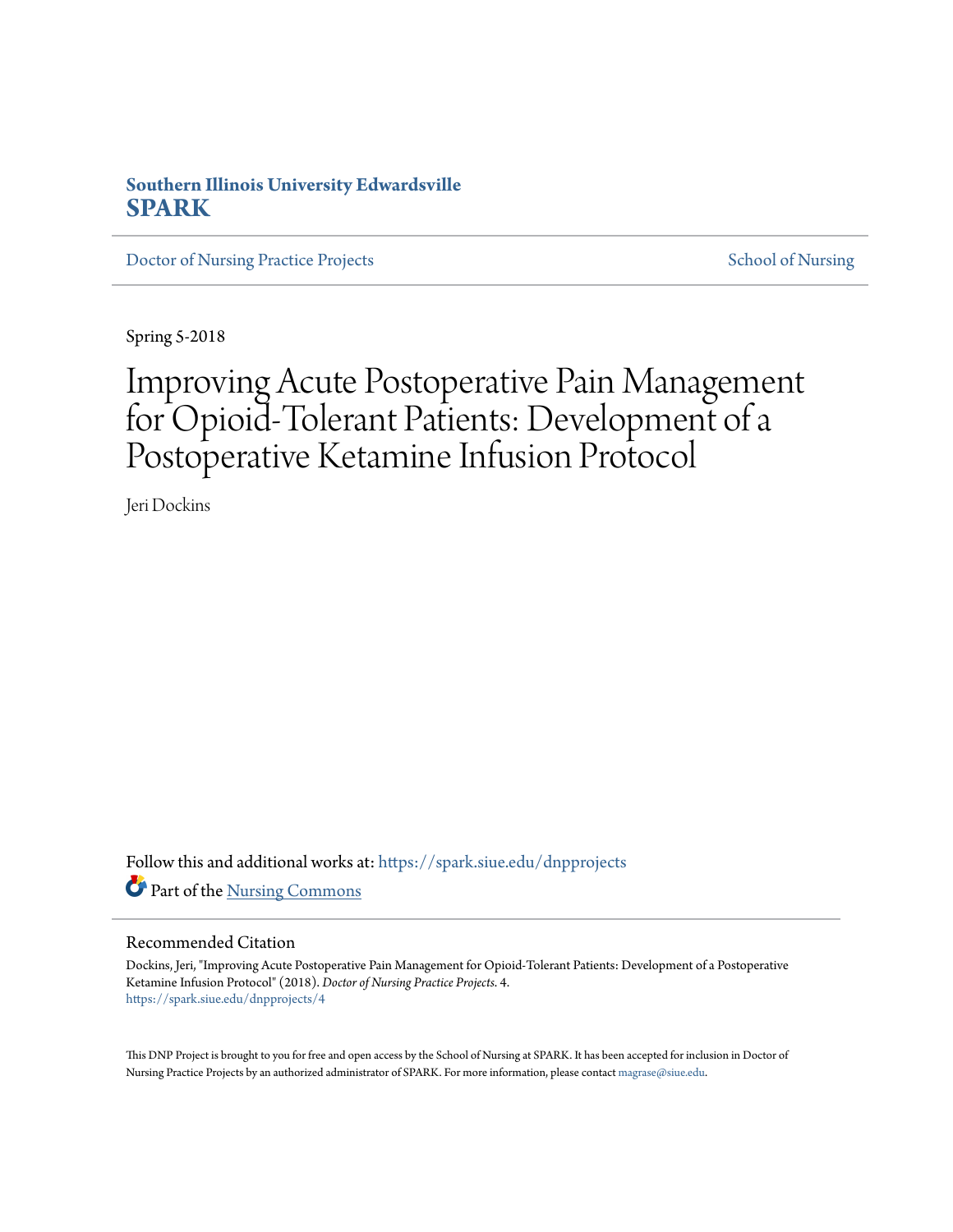#### Improving Acute Postoperative Pain Management for Opioid-Tolerant Patients:

Development of a Postoperative Ketamine Infusion Protocol

Jeri Dockins

#### **Executive Summary**

### **Introduction of Problem**

Recent data reveals 30% to 40% of the US population suffers from chronic pain (Roeckel, Le Coz, Gavériaux-Ruff, & Simonin, 2016). Costs related to chronic pain treatment account for 560 to 635 billion dollars spent on health care annually which places a major burden on the health care system (Roeckel et al., 2016). Previously, the gold standard of treatment for chronic pain has been the administration of opioids leading to numerous postsurgical complications including higher morbidity and mortality rates (Vandivelu et al., 2016). As anesthesia providers encounter a growing number of opioid-tolerant patients, strategies are needed to decrease health care costs and improve patient outcomes. The purpose of this project was to improve acute pain management for opioid-tolerant patients by creating a postoperative ketamine infusion protocol for a tertiary care center located in central Illinois.

#### **Literature Review**

Acute postoperative pain management for opioid-tolerant patients is complicated and requires deviation from standard protocols (Huxtable et al., 2011). Recently published clinical guidelines from the American Pain Society (APS) recommends the use of multimodal analgesia to target different mechanisms of action in the peripheral and/or central nervous system (Chou et al., 2016). Research has shown ketamine may be useful as an adjunct to opioids in the perioperative setting as part of a multimodal pain regimen. Ketamine is a noncompetitive antagonist at N-methyl-D-aspartate (NMDA) receptor sites capable of producing dose-dependent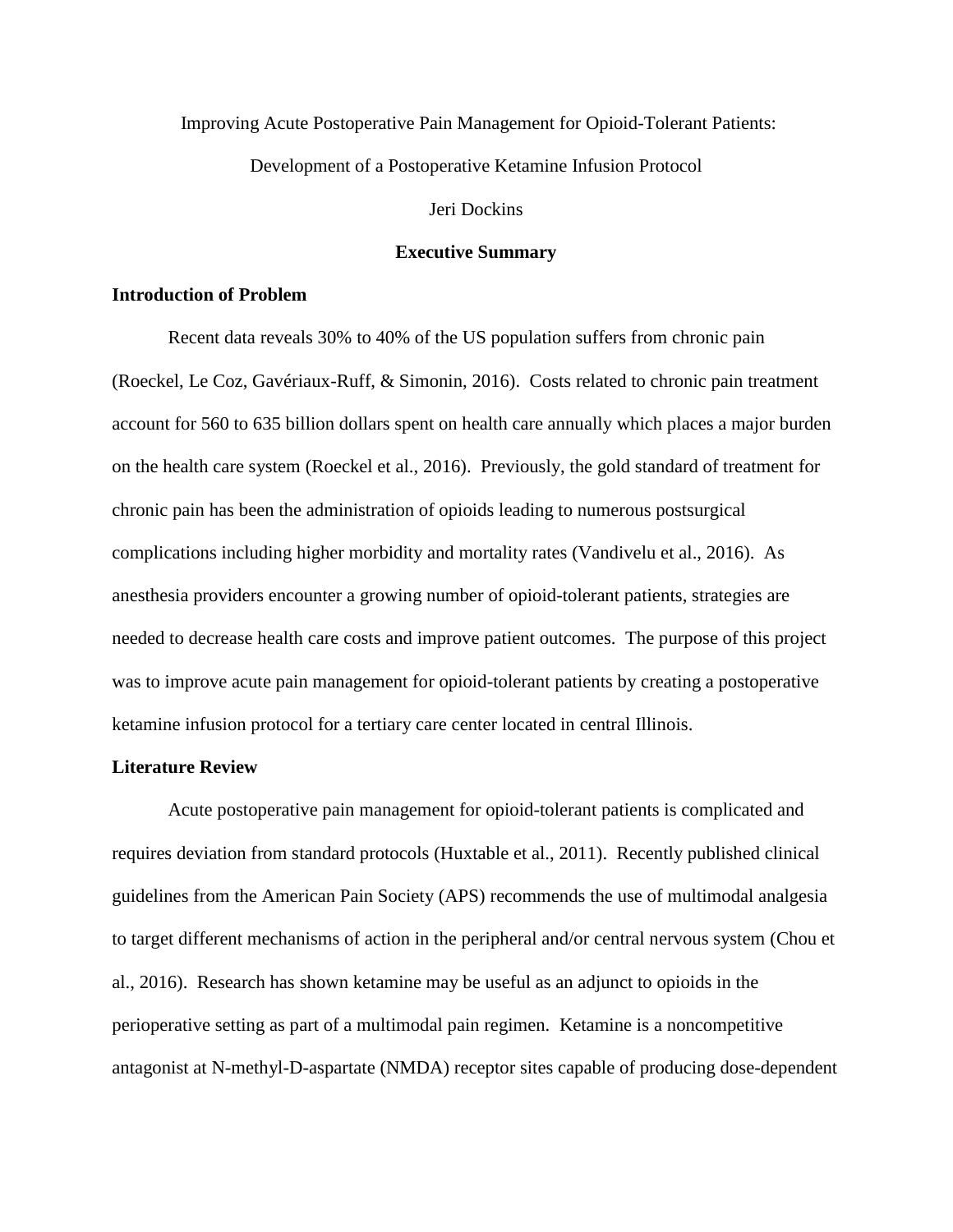analgesia, amnesia, unconsciousness, and akinesia (Vandivelu et al., 2016). Multiple research studies have demonstrated ketamine administered as a bolus dose or a continuous low-dose infusion for 24 to 48 hours postoperatively often resulted in a decrease in opioid consumption and a decrease in postoperative pain scores with few adverse side effects. Thus, anesthesia providers rethinking their traditional approach to acute postoperative pain management by incorporating ketamine as an adjunct for opioid-tolerant patients may result in improved outcomes.

#### **Methodology**

This project utilized a non-experimental design to create and introduce a postoperative ketamine infusion protocol for opioid-tolerant patients at a tertiary care center in central Illinois. The purpose of the design was to educate health care professionals and to encourage the adoption of a postoperative ketamine infusion protocol. The intent of the project was to improve acute postoperative pain management for opioid-tolerant patients through the creation of a postoperative ketamine infusion protocol which will later become available for use hospital-wide and/or system-wide.

The project was implemented at a tertiary care central in central Illinois. Several staff members attended a verbal educational presentation and completed a concise 10-question survey to evaluate the effectiveness of the presentation. Eight knowledge-based assessment questions were presented in true/false format addressing various topics such as the prevalence of chronic pain, the mechanism of action of ketamine, recent recommendations from the APS, and current drug administration practices. A five-point Likert scale was used to further evaluate staff members' support for the implementation of the suggested postoperative ketamine infusion protocol.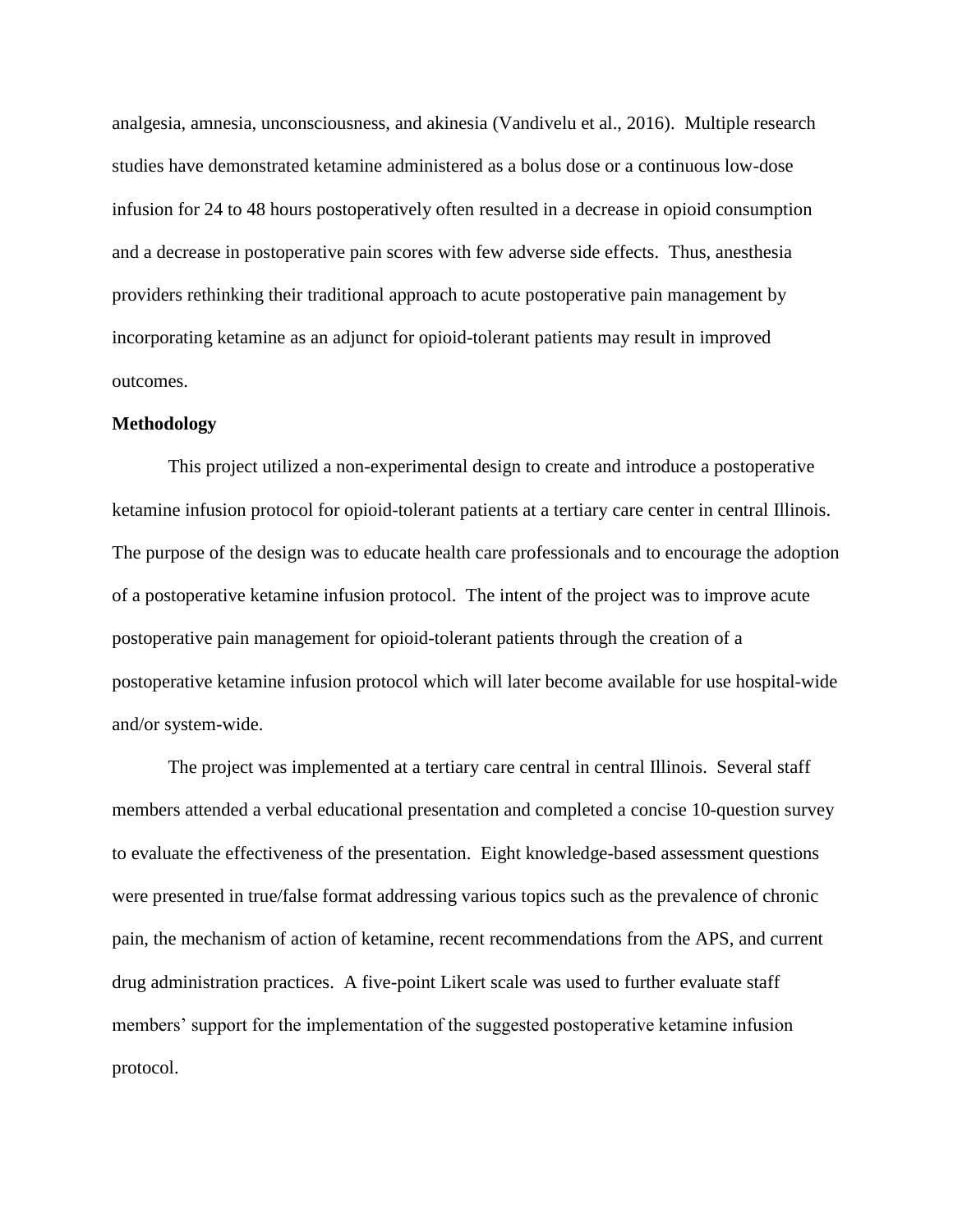This project was deemed exempt from the Institutional Review Board at Southern Illinois University Edwardsville and approved by the Research Review Committee at the facility. Participation in this project was voluntary. There were minimal threats to subject welfare including loss of time and/or emotional distress.

### **Evaluation**

Results of the study implied the verbal educational presentation increased staff knowledge regarding acute pain management for opioid-tolerant patients. All staff members (100%) identified ketamine as a noncompetitive antagonist at NMDA receptor sites. The majority (89%) of participants identified that at low doses ketamine causes a blockade of closed channels and analgesic properties are apparent while at high doses ketamine causes a blockade of open and closed channels and anesthetic properties are apparent. All participants (100%) were able to define multimodal analgesia and recognized it as the preferred approach to acute pain management. The majority (89%) of participants identified 30-40% of the US population is taking chronic pain medication. All participants (100%) recognized the number of patients taking chronic pain medications is on the rise. All participants (100%) identified numerous research studies have suggested postoperative ketamine infusions may decrease postoperative pain scores with few adverse side effects. Prior to the presentation, slightly more than half (56%) of participants indicated they were routinely administering ketamine as an adjunct to opioids for acute pain management in opioid-tolerant patients.

A five-point Likert scale was utilized to assess staff member support for the implementation of a postoperative ketamine infusion protocol. The mean score was 4.5 indicating strong staff support for the implementation of a postoperative ketamine infusion protocol.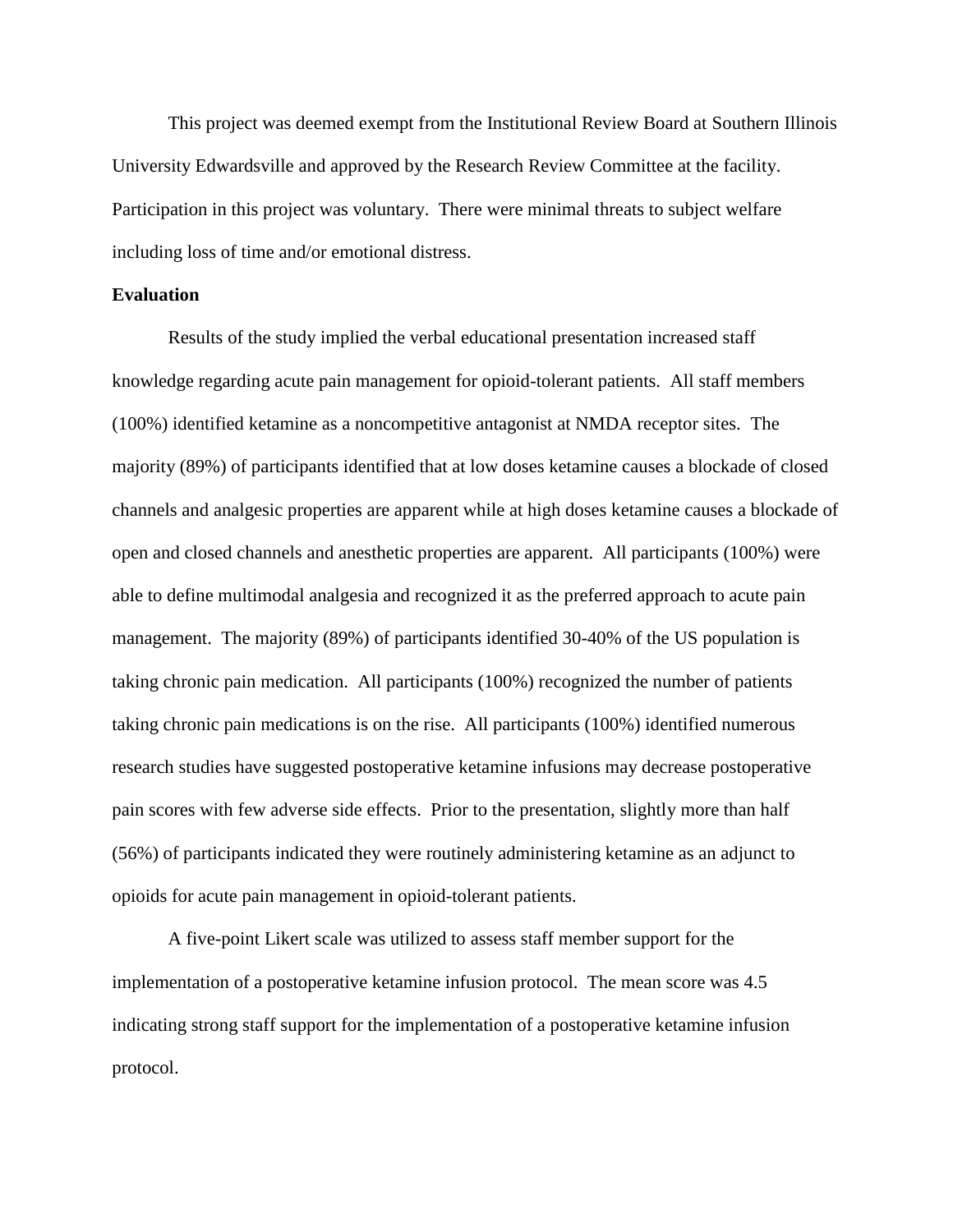Limitations of this project included sampling bias and a limited sample size. For the project's purpose, a convenience sample was chosen. This was due to time constraints and staff member availability. Nine staff members completed the posttest following the verbal educational presentation. The results of this posttest may not be generalizable to a larger population related to a small sample size.

### **Impact on Practice**

The purpose of this project was to improve acute pain management for opioid-tolerant patients. The objectives of this project were to research current evidence-based literature to determine the role of ketamine in postoperative pain management for chronic opioid-tolerant patients and to develop a postoperative ketamine infusion protocol for a tertiary care center in central Illinois. Prior to this project, a limited number of anesthesia providers indicated they were routinely using ketamine as an adjunct to opioids for acute pain management in opioidtolerant patients. Results of this study indicated the verbal educational presentation increased the anesthesia providers' knowledge of acute pain management for opioid-tolerant patients. Additionally, staff members demonstrated a strong level of support for the implementation of a postoperative ketamine infusion protocol. Multiple revisions were made to the protocol based on feedback from staff recommendations. Currently, the tertiary care center has plans for the postoperative ketamine infusion protocol to become available house-wide. There is also discussion of the postoperative ketamine infusion protocol becoming available for use systemwide.

#### **Conclusion**

Patient care outcomes may be improved by educating anesthesia providers about the use of ketamine in the perioperative period. Evidence-based research has demonstrated the use of